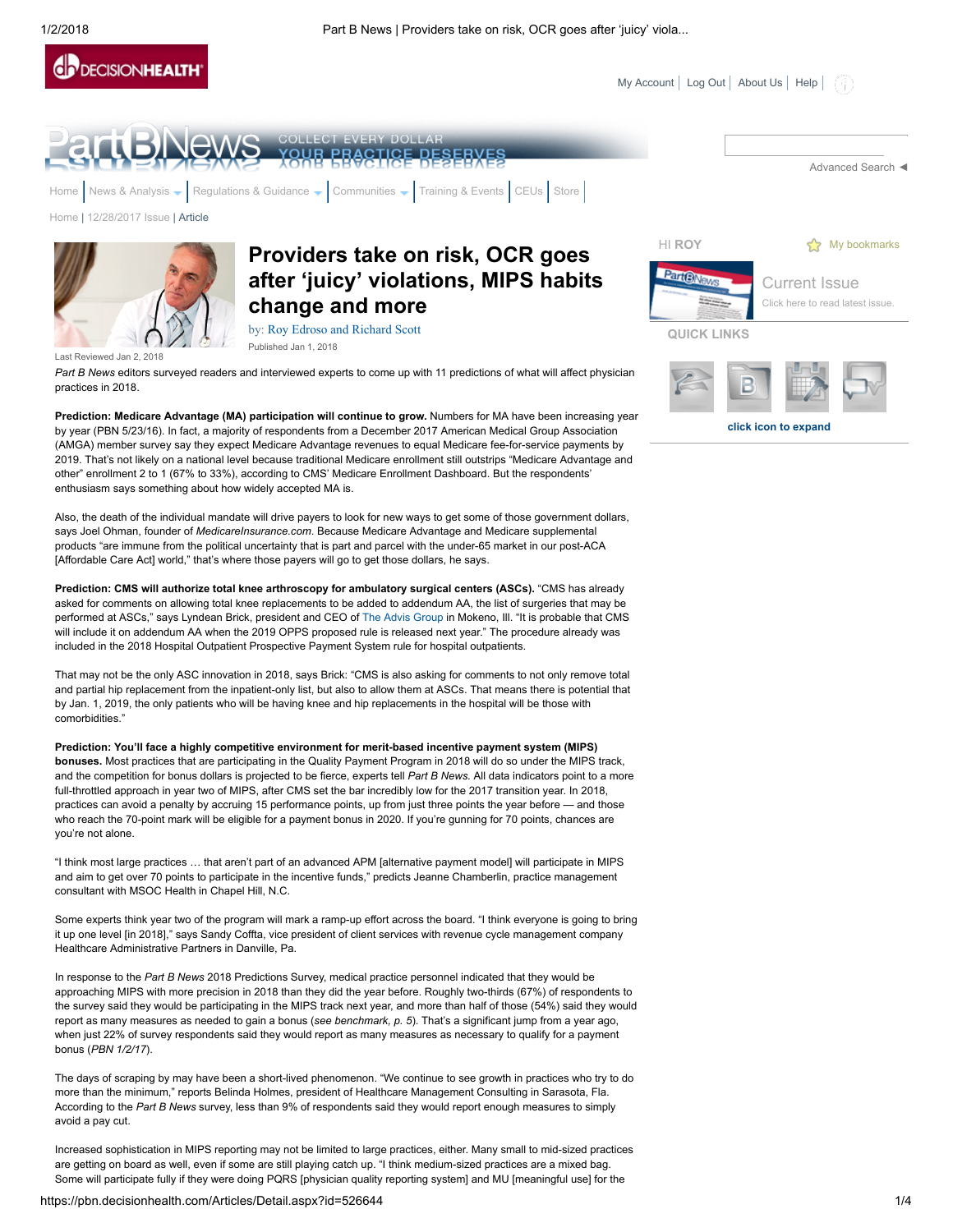past several years; some will do just enough to avoid the penalty," says Chamberlin. "I wouldn't expect very many to skip it entirely and accept a 5% penalty."

Coffta thinks smaller practices should get involved as soon as possible. "For groups with 10 or more docs, we're pushing them to submit everything they can to get the incentive," she says.

Prediction: Calls for widespread changes to the MIPS program will grow next year — but MIPS will persist in 2019. Recently, the Medicare Payment Advisory Commission (MedPAC) called for an overhaul of the MIPS program, and similar calls for reform are expected to increase in number and volume in 2018 (PBN 12/18/17). Coffta says she wouldn't be surprised if influential groups, such as the AMA, speak up about the MIPS program and its impact on physician practices, although she thinks they may do so "more gently" than MedPAC — i.e., "MIPS is flawed; here are some things we propose to make the program better."

However, some experts believe a component that's emerging in 2018 — the cost factor — may accelerate industry calls for reform. In 2018, the cost component will account for 10% of a clinician's MIPS score, and that number will rise to 30% in 2019. The speed at which that 30% is coming may create an irrevocable problem.

"Unless Congress acts to make a change to that requirement, CMS will be hard-pressed to come up with acceptable and transparent cost measures in time," says Chamberlin. Initial rule-making typically occurs around June, leaving about half a year for CMS to fine tune its cost approach. That timeline could sow unease among providers and their advocates.

"I think we will hear a clamor for the cost component to be delayed, removed or otherwise reconfigured," predicts Chamberlin. And should a wave of dissent foment? "It may be loud enough to cause the entire MIPS program to collapse or exclude so many providers as to become meaningless," Chamberlin adds.

"I would not be surprised to see some kind of change to [the cost scoring] in the 11th hour," says Coffta.

While nearly anything is on the table as far as the future of MIPS, Part B News will stick with its prediction that providers will be facing a MIPS reporting year — however changed — in 2019.

Prediction: Mergers and acquisitions among medical practices will be strong in 2018. After his spot-on prediction for 2017, Leslie J. Levinson, partner at Robinson + Cole in New York City, remains bullish on M&A (see 2017 predictions round-up story, p. 1). "M&A activity in this sector for 2018 should continue to be active," he says.

Some large medical organizations will spin off acquisitions that don't prove profitable. "That trend, particularly with private equity investors, should continue in the coming year," says Levinson.

But other players are likely to pick them up. "Whether it's payers merging with retailers or health systems combining to super-size, consolidation will continue as providers work to strengthen and protect their brand and market position," says Lyndean Brick.

If you're looking to sell out, now may be a good time, but "I wouldn't say it's a total seller's market because buyers are likely to be picky," says Brick. "Synergies and new market penetration are key considerations in the fit" — that is, do you offer services they need in areas they want to move into?

Also watch for medical organizations branching out into new ancillary businesses — such as midwestern health system Community Healthcare's "SpaPointe and Hair Studio," which offers patients "a professional and educational atmosphere for the enhancement of self-renewal, stress management and overall well-being."

"Providers have slowly entered non-traditional [markets] in recent years with hospital-owned ambulance companies, pharmacies, fitness facilities, gourmet carryout, alternative health boutiques, insurance companies and even spas and beauty facilities," says Brick. "Your local hospital may soon be operating your neighborhood funeral home or institutional catering company."

Prediction: HHS' Office for Civil Rights (OCR) will go hunting for HIPAA failures — and the fines could be large. Roger Severino, head of OCR, said in March he was looking for a "big, juicy, egregious" HIPAA settlement to show practices and hospitals that he was serious about enforcement.

"I think with cuts across departments [in the federal government], you have to question whether breach enforcement might be a way to help pay for additional privacy and security audits and monitoring," says Kathy Downing, director of practice excellence at the American Health Information Management Association (AHIMA) in Chicago.

And don't think if you're not a major hospital system this can't apply to you: Severino also said, "just because you are small doesn't mean we're not looking and that you are safe if you are violating the law. You won't be."

Providers have plenty of opportunities to fall afoul of OCR, says Matt Fisher, partner and chair of the health law group at Mirick O'Connell in Worcester, Mass. First, there's providers' traditionally sloppy attitude toward HIPAA (PBN 2/28/13). Second, new cybersecurity exploits, including ransomware, are expected to be more aggressive in 2018 — and it's already been established that a ransomware attack can be considered a HIPAA breach (PBN 5/22/17, 8/8/16).

"Ransomware is definitely vulnerable to a front-door exploit via phishing," says Fisher, "and also to back-door exploits via medical devices or other internet-connected devices that are not adequately secured."

To protect yourself, in addition to doing everything you can to keep bad guys out, make sure you have a Plan B for when intruders get in, says Fisher. "Do you have good backups? A good disaster recovery process? There are ways to cut off the exposure and recover data." OCR may take that into account when calculating your settlement.

Most importantly, get "good IT staff and advisers," says Fisher. "When it comes to this, you need people with the technical knowledge to install and assist with appropriate measures."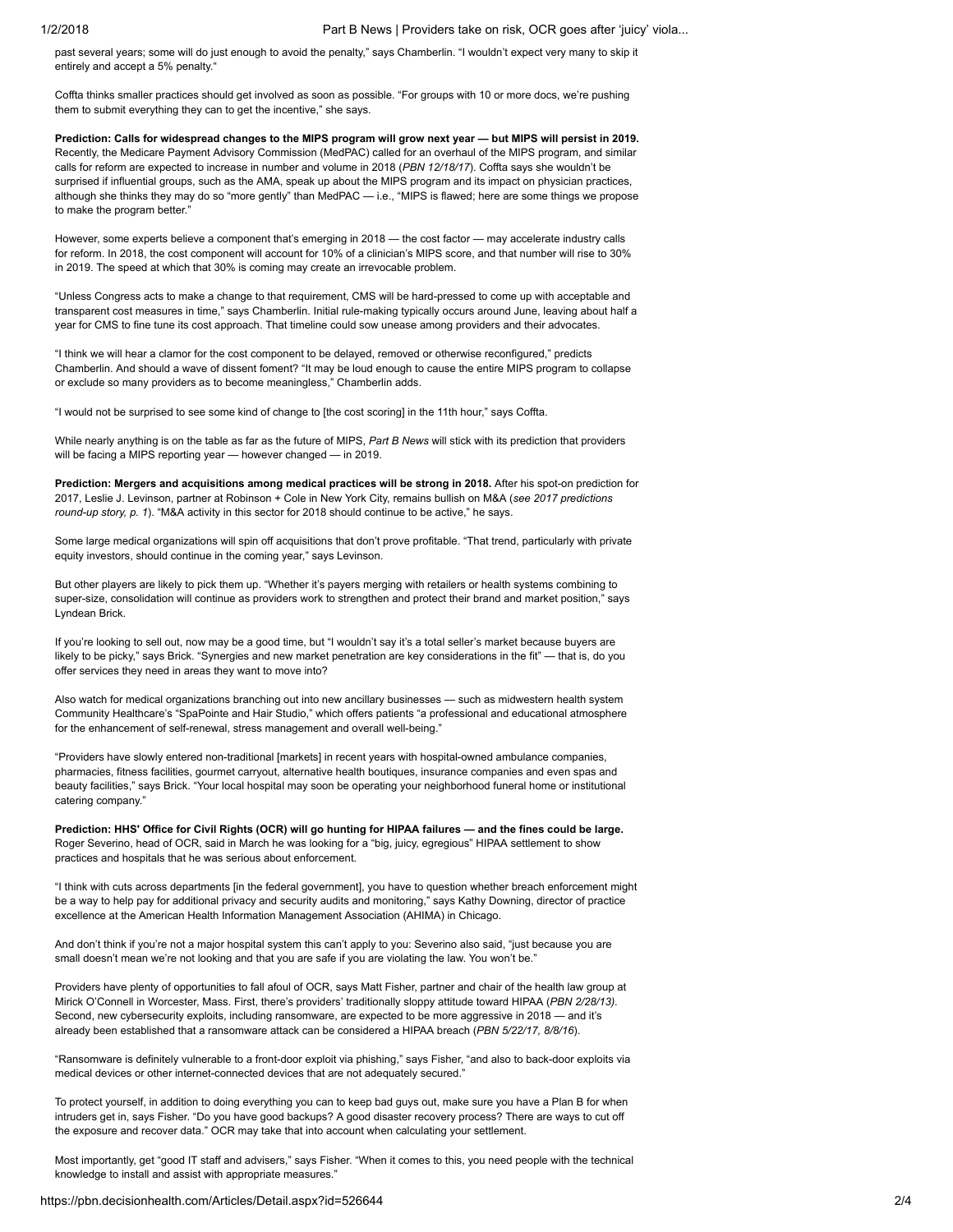Prediction: The government will stay aggressive on overpayments and fraud. A big development last year was the tendency of prosecutors to turn what once might have been mere overpayment takebacks into False Claims Act prosecutions (PBN 4/17/17). That will continue, predicts Mark J. Silberman, a partner in the health care and life sciences practice group at Benesch, Friedlander, Coplan & Aronoff in Chicago.

"The government's enforcement efforts are going to continue unabated into 2018," says Silberman. "Over the last year, they have realized the ability to use technology in the form of analytics to drive their health care fraud enforcement efforts. It is likely that they will continue to utilize technology as an anchor for future efforts, including their aggressive use of audits."

The motivation is largely financial, says Silberman. "The government is still at a point where they are looking for lowhanging fruit, anything that will yield a substantial return, especially those circumstances in which the government can use its extrapolation methodology to take a limited universe of alleged violations and turn them into substantial recoupment amounts or civil monetary penalties," he says. "The advantage to these instances is that the potential consequences if a judge, jury or administrative law judge concludes that the government is right can literally end the continued existence of a business, which bullies many providers into negotiated settlements."

Prediction: New codes — for prolonged preventive care and behavioral health care — will see a slow adoption rate. More than 50% of respondents to the Part B News predictions survey reported that they were "not at all likely" to use either of two types of codes, which cover prolonged preventive care (G0513, G0514) and a range of behavioral health services, including cognitive assessment (99483) and behavioral health care management (99484).

"It's going to be the practices that are really paying attention that are even going to be aware of these," says Holmes.

Practices may want to assess their previous billing patterns related to preventive care codes, such as the annual wellness visit (AWV) or Welcome to Medicare visit, advises Sandy Coffta. "What proportion of Medicare patients did I bill a second E/M on the same day as a preventive service?" she asks.

For practices that billed two E/Ms on the same day, you may find G0513 and G0514 serving as "a better avenue to get paid," says Coffta. As a reminder, the prolonged preventive service codes can be attached to any of the 18 Medicarecovered preventive services that CMS pays for (PBN 11/13/17). The add-on codes cover additional time, starting in 30minute allotments, that you spend with a patient during a preventive care episode and pay an extra \$65.

But pay attention to the fine print on the codes, which require that you report the preventive care services as time-based services, notes Valerie Rock, senior manager with consultancy PYA in Atlanta. The new add-on codes "are not likely to be used or used correctly because the use of them will be difficult to implement," says Rock.

CMS listed typical times in the final 2018 Medicare physician fee schedule for each of the 18 covered preventive care codes to which you can append the add-on codes, but that may be lost on many practices. "If the provider is unaware that the typical times are referenced in the final rule, he or she will either be applying incorrect assumptions to code for the service or will be unable to use the codes," says Rock.

More practices expect to bill the prolonged preventive service codes in 2018 than the behavioral health codes, according to the Part B News survey. About 30% of practices said they were "somewhat likely" to report the new preventive add-on codes once eligible, and about 20% are "likely" to report them. Just about 2% of respondents said they were "highly likely" to put them to use.

"I think we'll see a build," says Holmes. "I don't think it's going to be something that will jump the first year."

Prediction: More providers will migrate to risk-based models, including accountable care organizations (ACOs). AMGA found something interesting in its December 2017 member survey: 60% of AMGA members "stated they would be ready to take downside risk within two years." That is, they were willing to enter models that put some of their earnings at risk if their performance did not meet certain standards — presumably with the possibility of making more money if their performance met or exceeded those standards.

A major risk model is the ACO — including ones managed by Medicare that the Trump administration and CMS Administrator Seema Verma haven't meddled with in their first year. "HHS hasn't pulled back support on ACOs [and related performance-based programs]," says Rosemarie Day, president of Day Health Strategies in Somerville, Mass., and a former deputy director of the Massachusetts Health Connector. "Maybe it's because it doesn't have the Obama label on it." Indeed, Trump's nominee for HHS secretary, Alex Azar, praised Medicare ACOs in his committee hearings (PBN 12/11/17).

Beyond Medicare, the market also will provide incentives to accept risk. "Payers will continue to expand risk contracts in 2017 that reward providers for improving health outcomes, an objective far easier to meet with technology that enables a current view of patient health," predicts Koorosh Yasami, founder and chief strategy officer of population health management technology company HealthBI in Scottsdale, Ariz. Add the incentive the Quality Payment Program gives providers to avoid MIPS by enrolling in advanced APMs, which require a certain amount of risk, and 2018 should see significant movement to risk models.

Prediction: HHS will push for better interoperability. Sure, you've heard it before; interoperability is the holy grail of health IT — long sought, never seen (PBN 2/21/17). But the Trump administration recently signaled that it's serious about it with a high-level electronic medical records interoperability meeting at the White House including representatives of projects like the Sequoia Project and the CommonWell Health Alliance, who did working sessions with Verma, Acting HHS Secretary Eric Hargan and the president's son-in-law, Jared Kushner. "I suspect the meeting means they're trying to find a policy that defines interoperability," says Fisher.

Prediction: End of the ACA individual mandate would mean higher premiums and maybe cuts to Medicare and Medicaid — but some states may step up. It's no shock that the possible end of the ACA's individual mandate — which